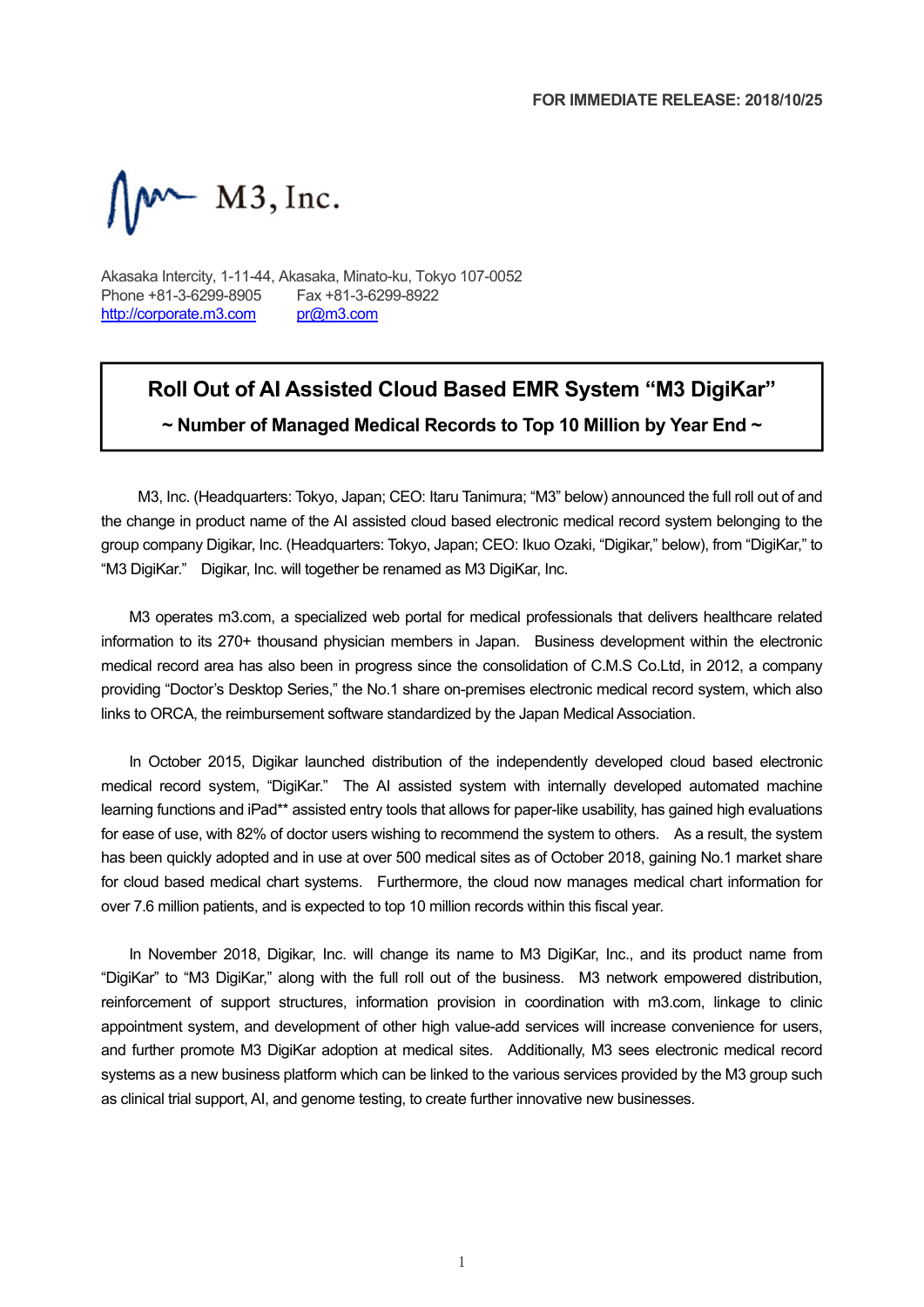## **DigiKar Expansion**



## **Efficiency of AI Empowered Entry Assistance**



**iPad\*\* Assisted Entry Support** 



#### **[ iPad ] Support Tool [ PC ] Electronic Medical Chart System**

**Take notes and draw schema as you would on paper, along with photos which can all be uploaded as**